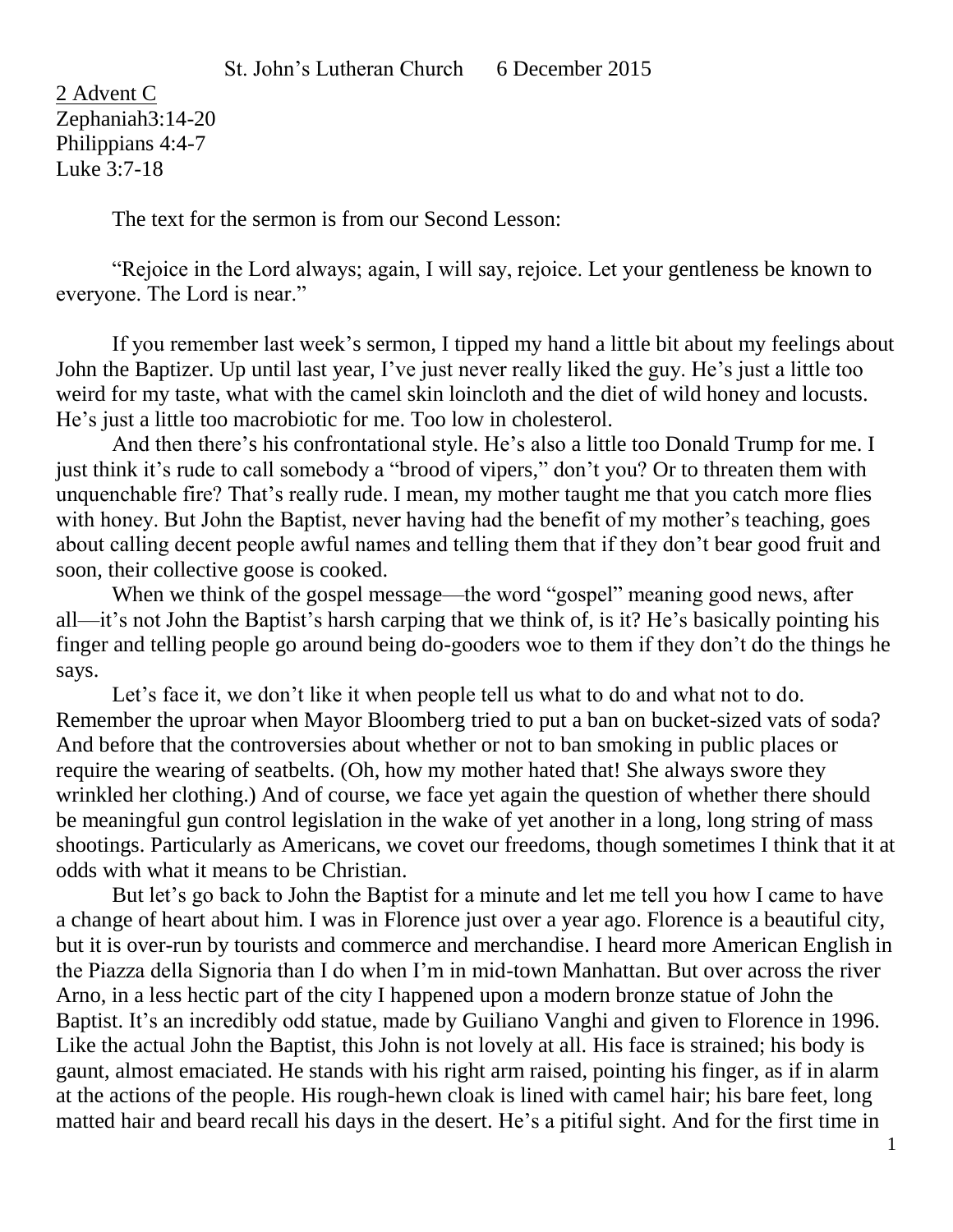my life, looking at this statue, I felt deeply for the work John was called to do. He was not called to be the messiah, the savior of the people. He was called to remind them of their sinfulness, in order that they may more keenly than ever realize that they needed a savior. He had a hard job, telling people they were broken, telling them they needed a savior and that he wasn't it.

Well--we need a savior. Because we live in a world of sin. That's the church word for it, but the world knows what it means. Sin is what makes us ashamed of ourselves and not just as individuals, because really individual sins aren't generally such a big deal. It's the big stuff that gets to us. Sin is when we can't clean up the mess we've made of the earth. Sin is when we can't—or won't—work to stop the killing and warring of humans with one another and so, as the least worst choice, have to perpetuate war. Sin is when our legal and social systems fail us. Sin is when our economic systems benefit some at the expense and welfare of many who have too little. Sin is when we know we hold some of our deepest bonds together—marriages, families—with a combination of Scotch tape and here's hoping.

And we know who the sinners are. We can't draw a line between us and them. Because we aren't only saints. And they aren't only sinners. It's not just the fault of the Muslims or the extremists or the conservatives or the liberals or the women or the minorities or the upper middle class white men in their fifties. We, the Americans or we, the educated, or we the Christians, are not exempt from sin and therefore from blame. We are a bit, I fear--just as John the Baptist said--a brood of vipers seeking to flee the wrath to come. We'd very much like to flee the consequences of humanity's collective actions and sins.

But—but just as I find myself very uncharacteristically calling us a brood of vipers, I remember that I've got something much, much better to say to you. Listen:

Sing aloud, O daughter Zion; shout, O Israel! Rejoice and exult with all your heart, O daughter Jerusalem! The LORD has taken away the judgments against you, he has turned away your enemies. The king of Israel, the LORD, is in your midst; you shall fear disaster no more. On that day it shall be said to Jerusalem: Do not fear, O Zion; do not let your hands grow weak. The LORD, your God, is in your midst, a warrior who gives victory; he will rejoice over you with gladness, he will renew you in his love; he will exult over you with loud singing as on a day of festival.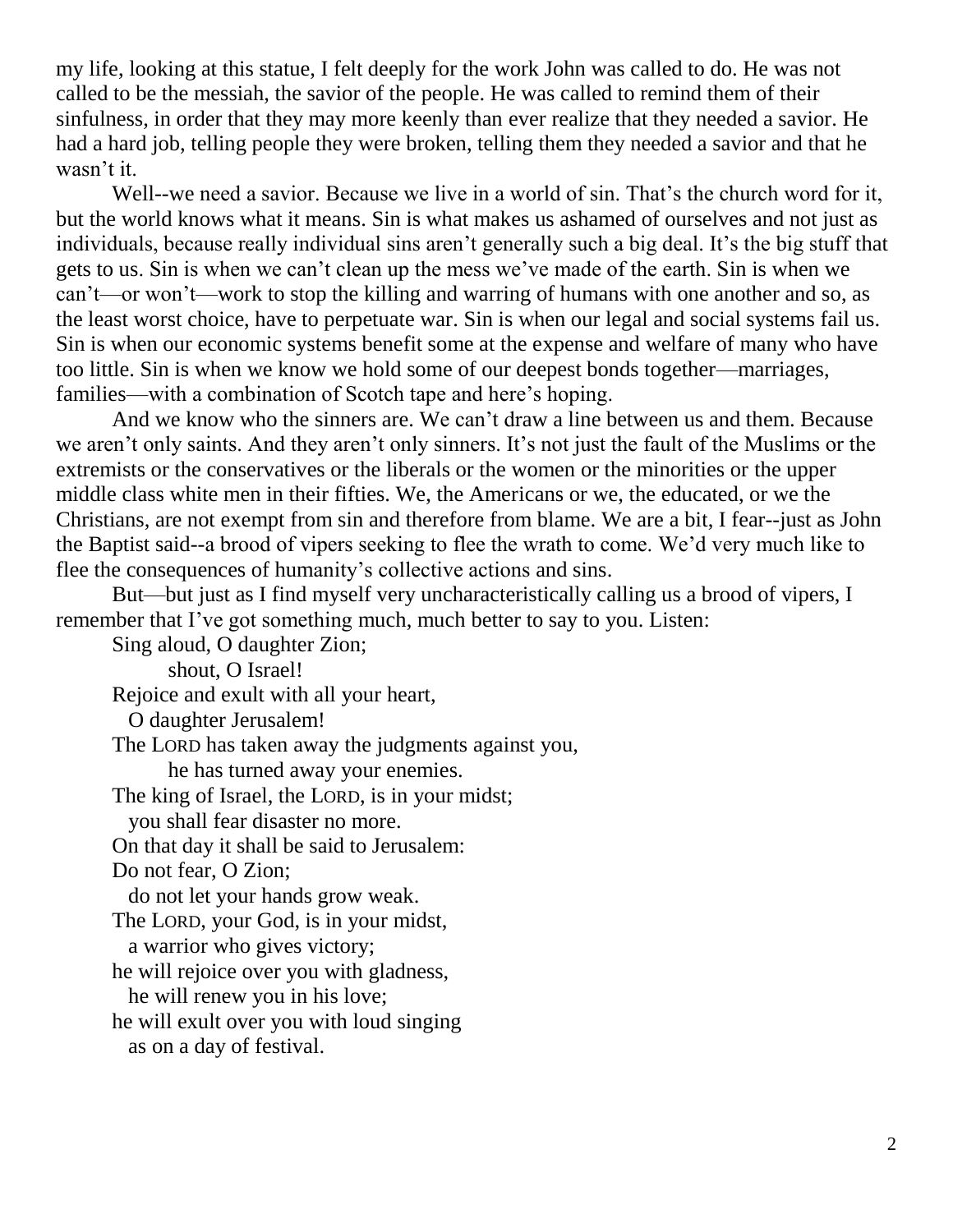Rejoicing, as on a day of festival, will replace the judgments that God has made against you, O Daughter Zion. O Daughter Jerusalem, exult and sing with all your heart because the Lord is in your midst to renew you in love.

But what does all this mean? What is the connection between the hard and necessary words of John the Baptist and these words of joy and excess from Zephaniah? Reading these words you might think that all was laughter and joy for the people to whom Zephaniah was sent to prophecy. But no, not at all!

Zephaniah was prophesying to a people who had grown weary and complacent priests allowing the worship of other gods, officials pandering to foreign tastes and the rich neglecting the poor who grow poorer. And so he was announcing the wholesale destruction that God was ordaining. It was to be the Day of the Lord, a day of wrath, a time of the complete destruction of creation, an act of divine retribution to upend and undo the stories of creation we find in Genesis. This day of wrath would not favor the children of Abraham because, indeed, it was the children of Abraham who were responsible for the corruption of their covenant with God; they were under the judgment of God and they would not survive. Woe, woe unto you, O Zion, on that day!

Zephaniah, like John the Baptist, came announcing the wrath the come.

But, wait! What about all that singing and exulting that comes at the end of the book of Zephaniah? What about the promise of renewed relationship with God? What happened? Did the people finally shape up? Did they earn their reward? Had they satisfied God's requirements?

What we discover is that no, they didn't. It wasn't a series of New Year's resolutions, well-kept, that caused the Lord to enter into their midst and declare them participants at the party of a life time. It wasn't the good will of the people at all, but God's own choosing, God's own willing that averts the disaster. Evil was forestalled. And the certain judgment that would break in upon the people was taken away from them by God's own gracious, mysterious and loving willing.

Listen once again: The LORD has taken away the judgements against you,

he has turned away your enemies.

The king of Israel, the LORD, is in your midst;

you shall fear disaster no more.

On that day it shall be said to Jerusalem:

Do not fear, O Zion;

do not let your hands grow weak.

The LORD, your God, is in your midst…

Perhaps it really is the same for us. Maybe, too often, too much, we are like that frightful brood of vipers.

I know I have my dark moods, my viperish days. I have days when I am ashamed of myself for all I haven't said to those I love and for all that I have said that I should have not. I have days of shame for my country, of which I consider myself a loyal and participating citizen. I have days of shame for aspects of Christianity, the faith tradition in which I have served with heart and soul my entire adult life. I have days when I know